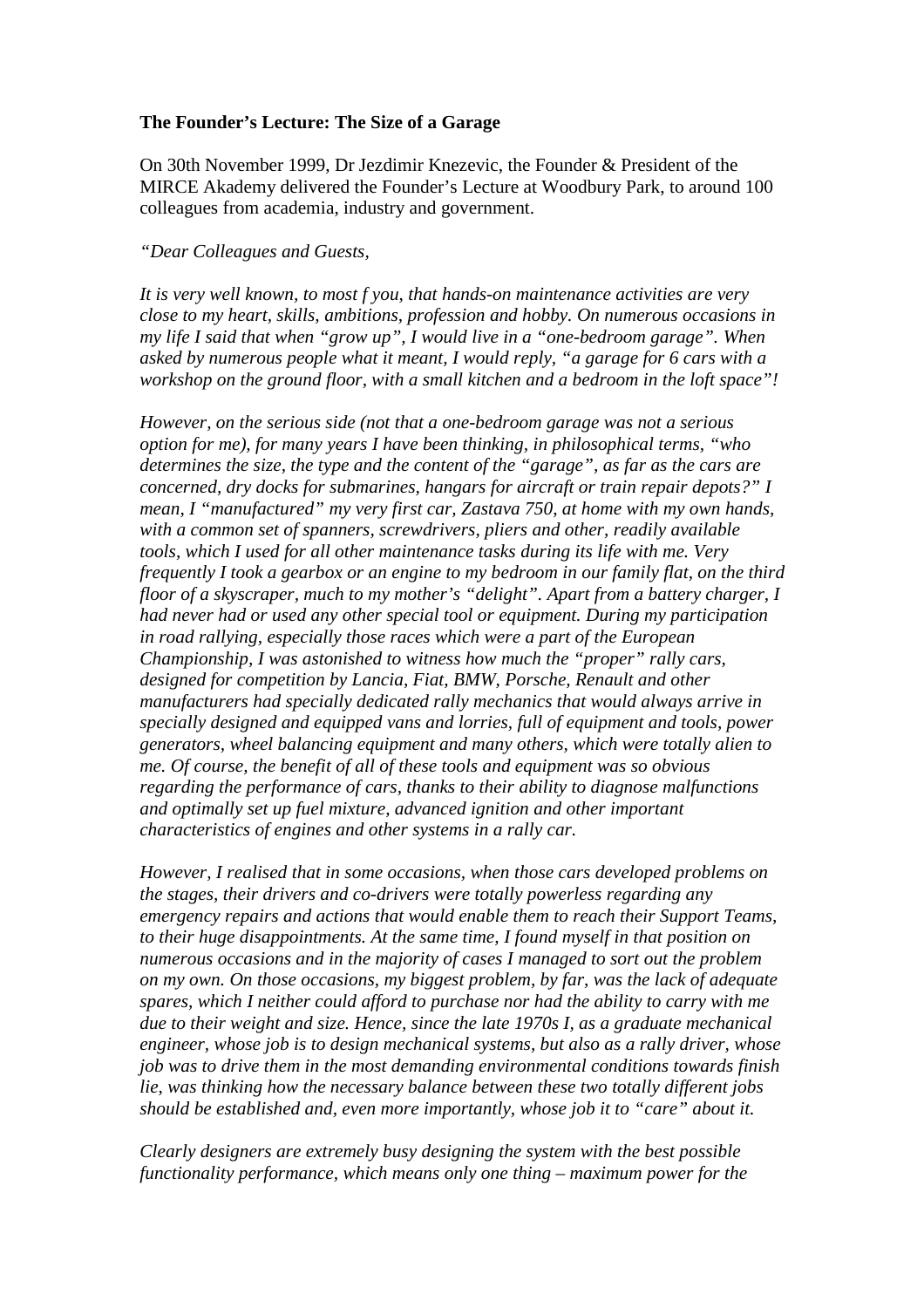*engine and minimum weight for the rest. It is understandable, as it is not in their nature to consider in-service diagnostics and repair issues, because users of a system are totally focused on the latter and totally removed from the former. One thing is sure: rally drivers, who drive for hours and days at maximum possible speed on the roads covered with snow, gravel, dust, sand, concrete or any other surface, are not concerned with principles and laws of thermodynamics, fluid mechanics, stress analysis and similar topics that are main concerns of the design office. Rally drivers' main concern during the whole rally, which usually lasts over 24 hours, is the part of the competing regulations, which states that the cumulative allowed delay from the scheduled times of entering and leaving time controls is 30 minute. It practically means that all diagnostics, testing, repair, replacement, adjustment and similar maintenance activities have to be completed, otherwise the cheque of flag will never be seen by the competing drivers, owing to disqualification, and yet the crossing of the finish line is the main "purpose" of their total existence."* 

*Dear colleagues, I am sure I've told you nothing new. However, I wish to share with you my view regarding this problem. System designers and system maintainers belong to two different professions, and their segregation starts at the age of 15-16, when those who like physics, mathematics and chemistry go to study engineering and spend their whole working career in the design office, while those who are not so enthusiastic about those subjects go to acquire different skills and trades, equally necessary for the successful operation and maintenance of technical systems. From the age of 18 both groups follow their own paths, which take them to different educational and training organisations, they usually play and follow different sports, typically they go to different pubs and restaurants, they marry different girls, they have different holidays and live in different houses at different locations. Of course, there is nothing wrong with that, but it is so clear to me that they never had an opportunity to meet, exchange experiences, concerns and worries. Please let me tell you why I think they should meet, learn about each other's concerns, limitations, frustrations and possible opportunities for working together. Between 1965 and 1969 the great Boeing Corporation, among other products, created Boeing 747, known as Jumbo Jet. In my estimates, several thousand-design engineers worked for 4 years to create an innovative, exciting and "globally life-changing" aircraft with the following measurable functionality performance:* 

| <b>Passengers</b><br>3-class configuration<br>2-class configuration<br>1-class configuration | 366<br>452<br>N/A                                                                                    |  |
|----------------------------------------------------------------------------------------------|------------------------------------------------------------------------------------------------------|--|
| Cargo;                                                                                       | 6,19 ft <sup>3</sup> = 30 LD-1 containers                                                            |  |
| <b>Engines</b><br>maximum thrust                                                             | Pratt & Whitney JT9D-7A, $46,500$ lb<br>Rolls-Royce RB211-524B2, 50,100 lb<br>GE CF6-45A2, 46,500 lb |  |
| <b>Maximum Fuel Capacity</b>                                                                 | 48,445 U.S. gal (183,380 L)                                                                          |  |
| <b>Maximum Takeoff Weight</b>                                                                | 735,000 lb (333,400 kg)                                                                              |  |
| <b>Maximum Range</b>                                                                         | $6,100$ statute miles (9,800 km)                                                                     |  |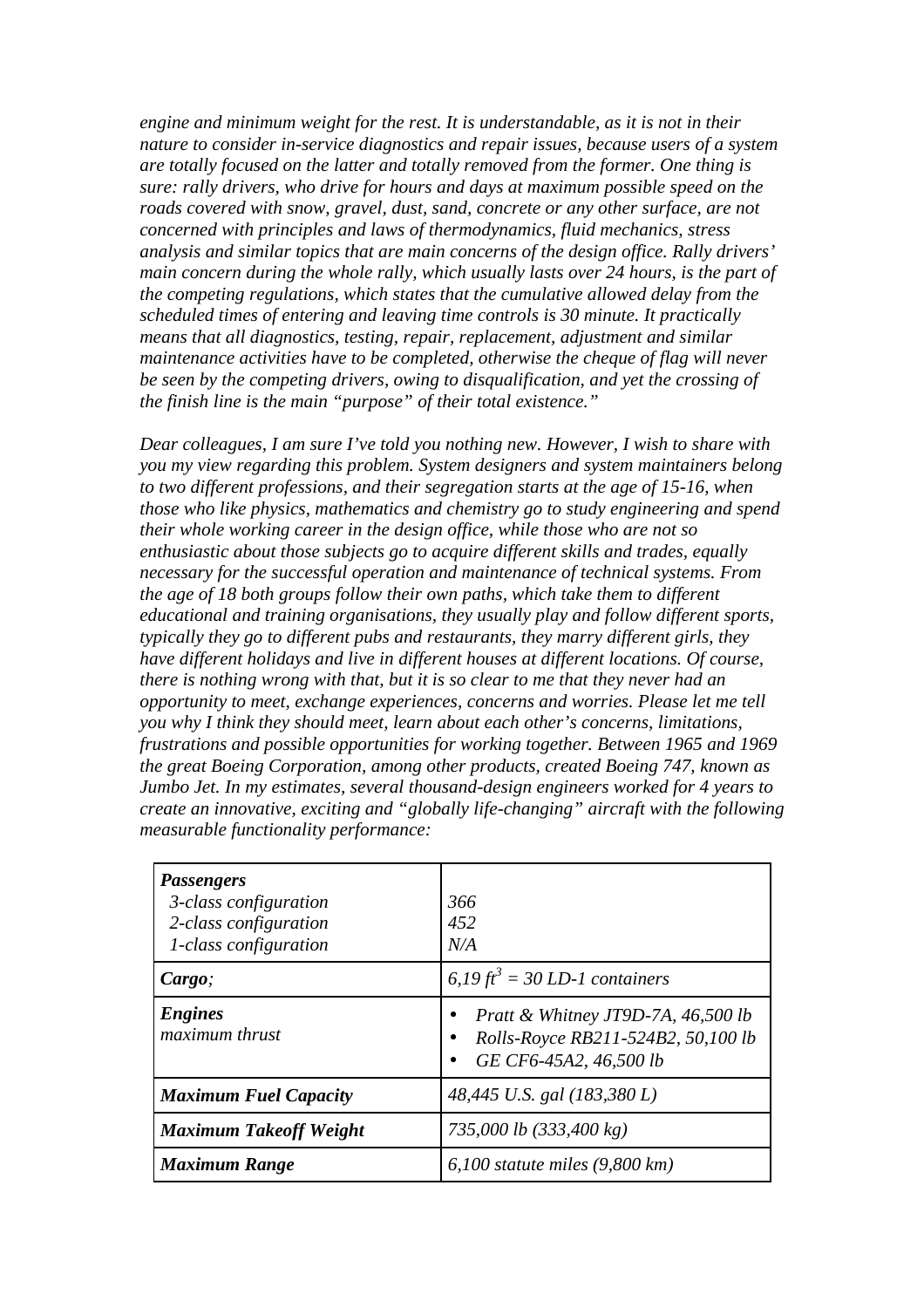| <b>Typical Cruise Speed</b> at 35,000 feet             | Mach 0.84, 555 mph (895 km/h)                                       |  |
|--------------------------------------------------------|---------------------------------------------------------------------|--|
| <b>Basic Dimensions</b><br>Wing Span<br>Overall Length | 195 ft 8 in $(59.6 \text{ m})$<br>231 ft 10.2 in $(70.6 \text{ m})$ |  |
| Tail Height<br><b>Interior Cabin Width</b>             | 63 ft 5 in $(19.3 m)$<br>$20 \, \text{ft} \, (6.1 \, \text{m})$     |  |

*Table 8.1: Functionality Performance of B747* 

*Unquestionably, the creation of B747 was a revolutionary achievement in history of the commercial aviation. However, do airlines buy an aircraft to measure the wingspan or count the number of containers that can be fitted in the cargo department? Certainly not – they purchase them to generate revenue by flying passengers and cargo to their destinations, of course "on time and never crash". I was fortunate enough to have access to the logbook of the very first Boeing 747 owned by Pan Am, registration number N747PA, which, during the 22 years inservice, has recorded the following data:* 

| <b>Positive Action</b> | <b>Unit</b>  | <i><b>Quantity</b></i> |
|------------------------|--------------|------------------------|
| <b>Airborne</b>        | Flying hours | 80,000                 |
| <b>Flown</b>           | <b>Miles</b> | 37,000,000             |
| <b>Transported</b>     | Passengers   | 4,000,000              |
| Take offs              | n/a          | 40,000                 |
| <b>Landings</b>        | n/a          | 40,000                 |
| <b>Fuel consumed</b>   | Gallons      | 271,000,000            |

*Table 8.2 Functionability Performances* 

*The above information is purely related to the revenue and cost of the business, which are of prime importance for Pan Am airline, However, I wish to share with you the following, maintenance-related data:* 

| <b>Maintenance Actions</b>                            | <i><b>Quantity</b></i> |
|-------------------------------------------------------|------------------------|
| Number of tyres replaced                              | 2,100                  |
| Number of brake systems replaced                      | 350                    |
| Number of Engines replaced                            | 125                    |
| Number of times passenger compartment replaced        |                        |
| Number of times passenger compartment replaced        |                        |
| Number of X-ray frames of film used for structural    | 9,800                  |
| inspections for metal fatigue and corrosion           |                        |
| Number of times the metal skin on its superstructure, |                        |
| wings and belly replaced                              |                        |

*Table 8.3 Maintenance Activities performed on N747PA* 

*It is my great pleasure to inform you that all maintenance-related actions on this aircraft amounted to 806,000 maintenance man-hours. To make it more*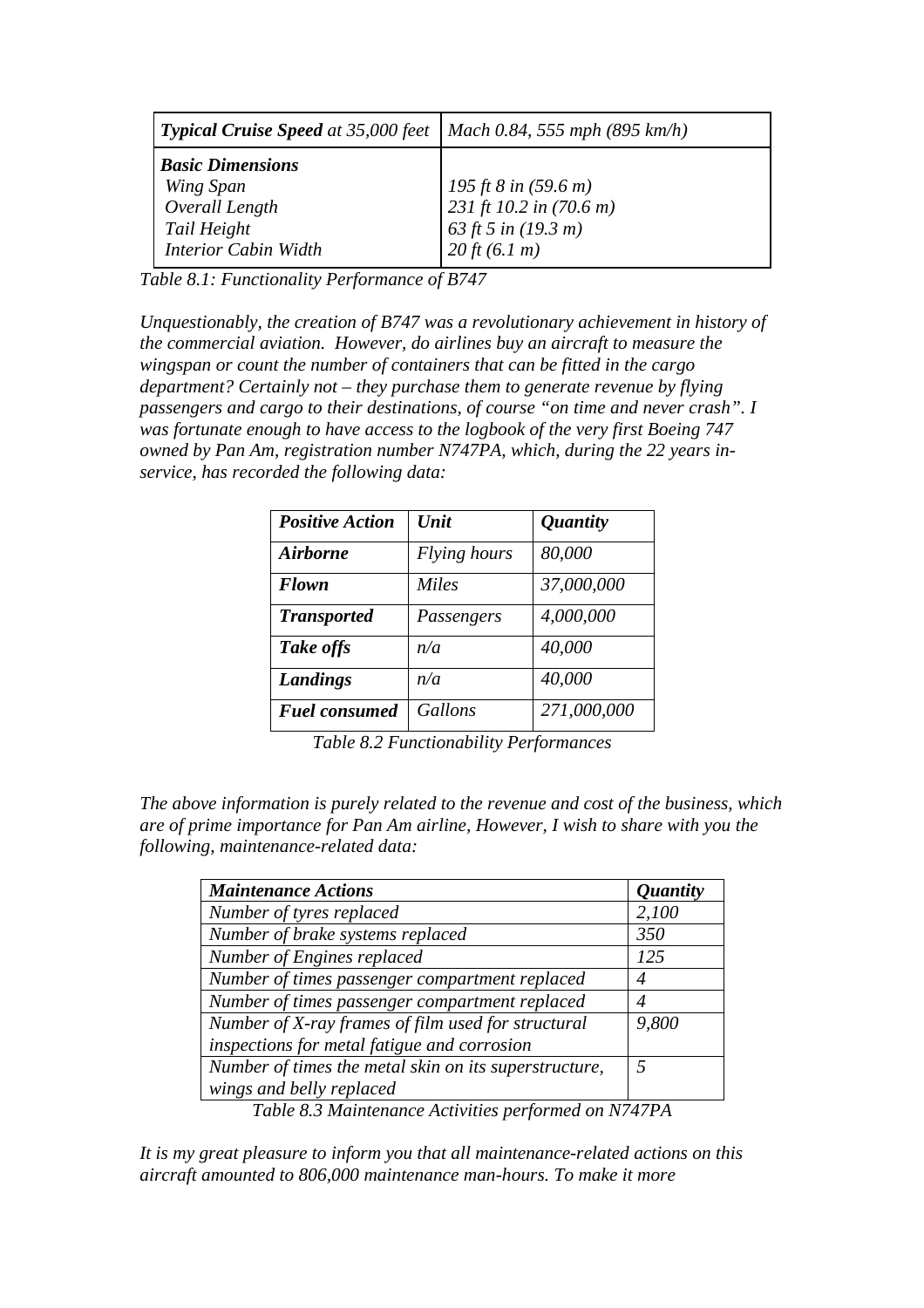*comprehensible, it is around 36,636 maintenance man-hours per each year in-service, or 3053 hours per each month in-service or 102 hours per each week in-service or 4.24 maintenance man-hours per each day of existence! I am sure that these numbers are so convincing that from now on, each of you will be asking the same question and will join the MIRCE Akademy in the development of the science-based knowledge for normalising the designing for functionality performance and designing for functionability performance. Although, majority of B747 design engineers have died by now, the majority of their aircraft produced are still in the hands of maintainers, on a daily basis, in almost every country in the world.* 

*Please raise a hand, each of you who have ever flown or know anybody who has flown in a Concorde. A typical response to this demand is none or one. My typical reply is "the reason for this is the fact that none of you are mixing with royalties or drug dealers, as they are the only people who can afford the price of the ticket." At the same time, majority of us have flown in a B747. Let me tell you that the only reason for that is maintenance. From the data presented earlier you could have seen that B747 requires, on average, 10 maintenance man-hours per flying hour, whereas that number for Concorde is 137!* 

*For years and years I was aware of these facts and as an individual I mixed with both professions: starting with my summer practice in the Skoda garage in Belgrade at the age of 15 where I made a few friends among car mechanics, with whom I am still in contact and have a great pleasure spending time with, as well as being a colleague and friend of the top designers of the world leading defence and aerospace companies, today. Despite my own efforts to mix with both professions, I am fully aware that car mechanics, or any other types of mechanics, are not employed in the design office of any company in the world. In a very similar way, the great Jack Hessburg, the Chief Mechanic of Boeing New Airplanes, was fully aware that gate mechanics are not present at the design review meeting of their future airplanes. Although Jack and I are 20 years apart, age wise, we came to the same conclusion. This is not a generational phenomenon; it is a professional phenomenon, which passes from generation to generation. Thus the long-term professional challenge is to figure out how to bring in-service practicality and reality of mechanics into design office. This challenge brought us together at the beginning of the 1990s. Jack knew that the work of gate mechanics is determined in the design office, while I knew that car designers determine the size of the garage, certainly not by car mechanics or rally drivers.* 

*Thanks to the visionary top managers of the Boeing Company, Jack was given an opportunity to bring gate mechanics into the design office, and he rose to the challenge, as the World's first Chief Mechanic during the design of B777, paying great attention to their views on the proposed design solutions. It was an extremely successful collaboration under Jack's leadership. However, during that process Jack also realised that, as a designer, he had to decide where to put economic redundancy on behalf of his customer, and that whatever he did would cost money to both of them. Jack's challenge, on behalf of the Boeing Corporation, was to determine the combination between minimum equipment list the degree of reliability and economic redundancy that would minimise the probability of an aircraft being in the position where it is not able to fly because of the intrusion of airworthiness. Unquestionably, Jack was fully aware that a right balance had to be found, as customer is paying extra*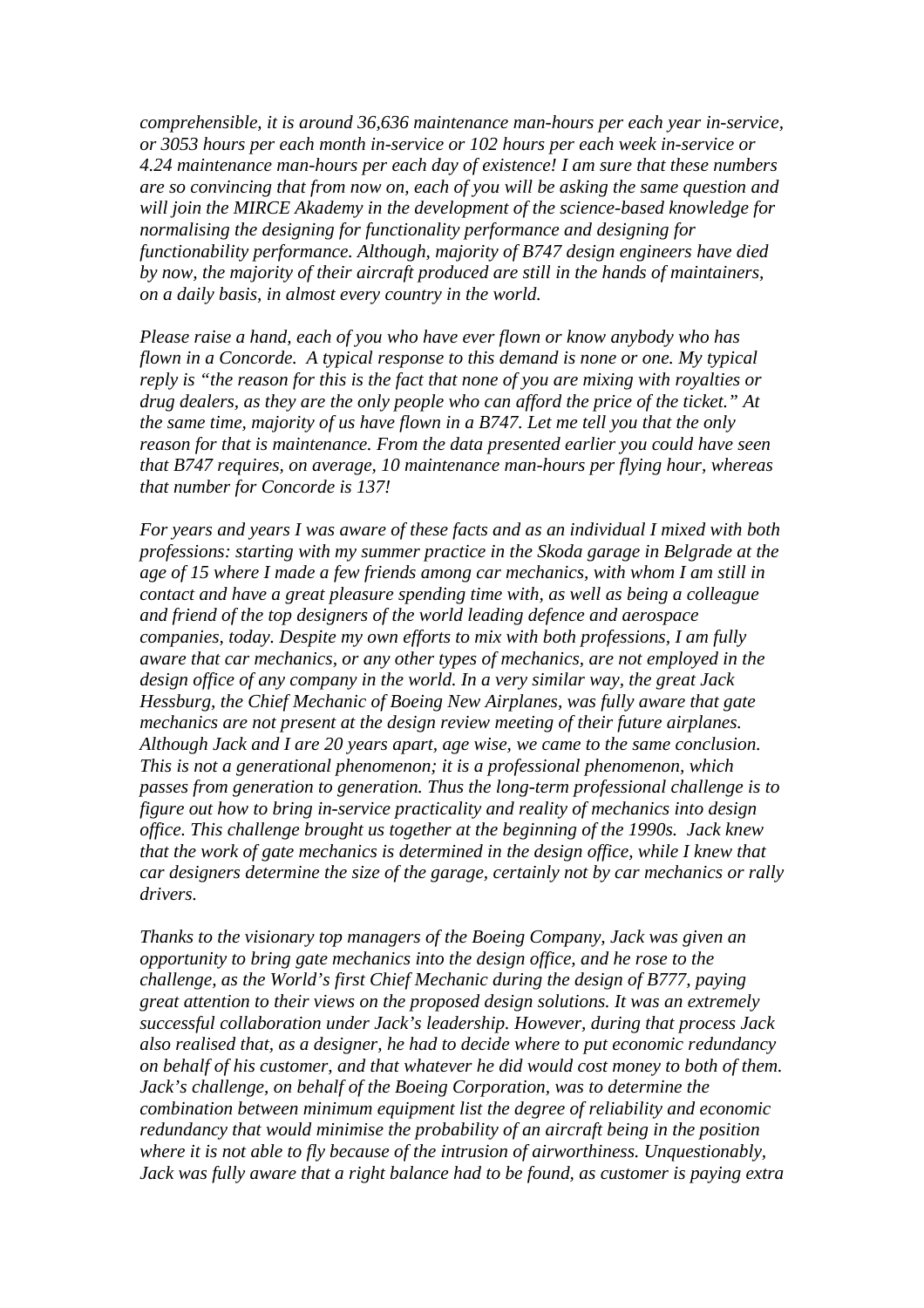*for these things by carrying them for the next 20-25 years, and Boeing is paying for their installation in the first instance. Well, the necessity for determination of the methodology for finding the correct balance between these three competing dimensions, from the point of view of "going on time and never crash" witch was clearly identified and eloquently presented by Jack during his Lecture for the M.I.R.C.E. Centre postgraduate students and Members of Industrial Club at the Exeter University in January 1998 and also a few months ago, when he officially opened the Akademy.* 

*Of course I fully understood Jack's challenge, as during my short but intensive rallying career I had faced the same challenges, though not with cost of economic redundancy, but with the weight of "reliability" redundancy, as the 750 cm<sup>3</sup> , 23 KW engine of my car, could not have carried many spare parts and corresponding tools and equipment, while still being competitive, especially during the speed trials up hills.* 

*The fundamental question for all of us, Jack and myself in this particular instance, was: "Is this a trial-and-error type of exercise or is it possible to develop a sciencebased methodology that would unambiguously provide an accurate and quantitative answer to designers at the design stages when alternative courses of action could be examined before making commitments with which both sides would have to live "happily" for decades to come?" I am sure it will not come as a surprise to you if I tell you that I firmly believe in the latter option, and the quest for that body of knowledge has brought me here, from the Exeter University, and this Lecture tonight is the "official" beginning of that necessary but challenging process.* 

*Ladies and gentlemen, it is my great pleasure to inform you tonight that, in consultation with numerous colleagues and students, we have decided that the name System Operational Science will be used at the MIRCE Akademy as "a scientific body of knowledge" that we are seeking to develop. Thus, I wish to launch the concept of the new discipline that we defined as follows:* 

*"System Operational Science studies the behaviour of functional systems through inservice life, to understand processes, factors and environments that shape their functionability performance and generates the knowledge necessary for their systematic prediction."* 

*Please be gentle with us, during the next few years, as this is our very first attempt to formulate a coherent body of knowledge that integrates all the known "-ilities" with other system engineering disciplines that are already recognised and very successful in designing functionality performance of systems, and yet are unable to even address the process of prediction of their future functionability performance.* 

*To deliver functionality in the time domain, all functional systems must engage in an operational process that consists of a flow of operation, maintenance and support tasks. Successful execution of these operational tasks, in time and space, is connected with a necessary type and quantity of resources like personnel, equipment, facilities, tools, data, energy and material. Operational experience teaches us that irrespective of how good a system may be, interruptions in the provision of the functionality will occur during its life, caused by:*